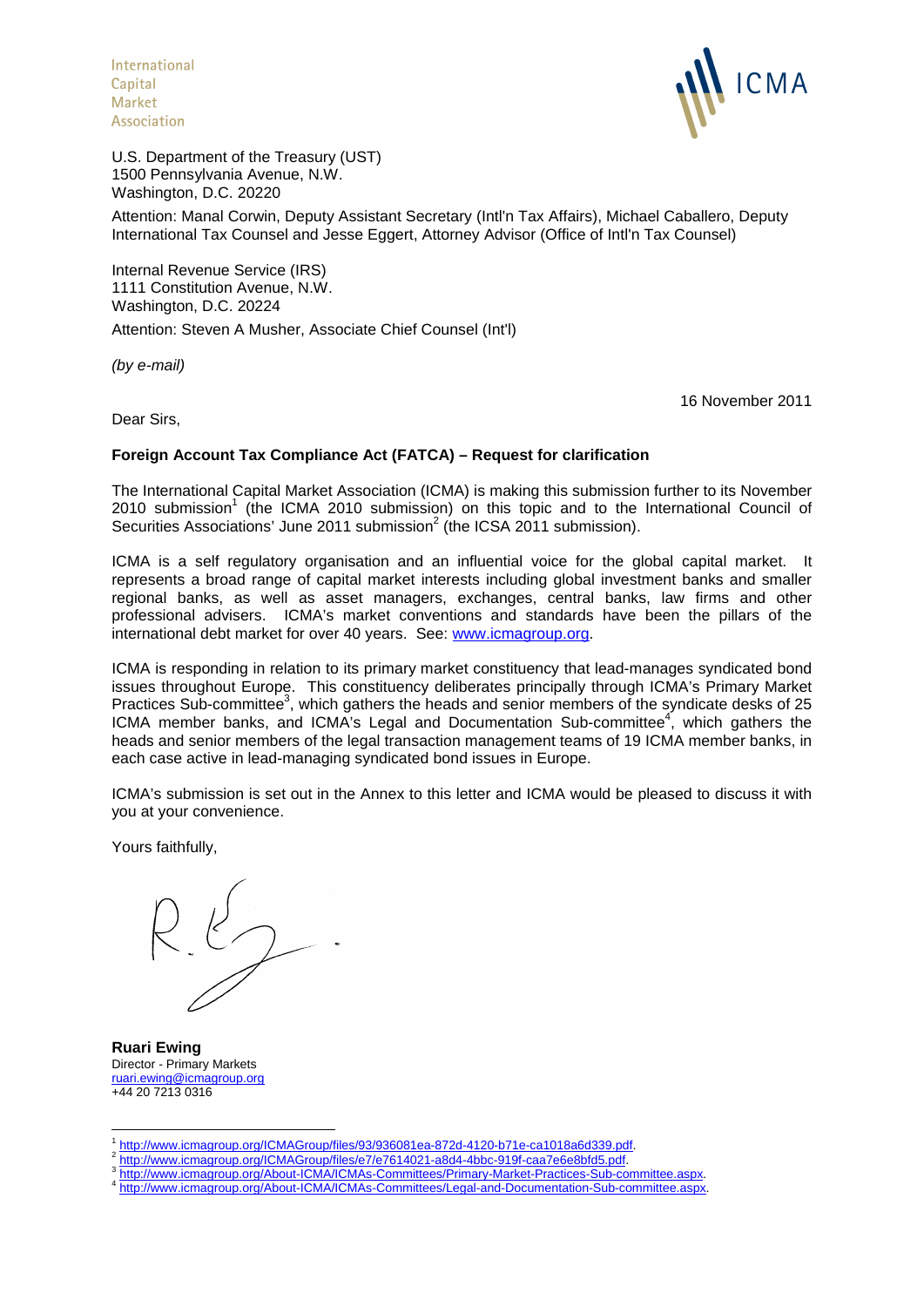#### **Annex**

### **Background**

The clarification needs set out in the ICMA 2010 submission and the concerns set out in the ICSA 2011 submission (notably concerning the pass-thru scenario) are ongoing.

# **FATCA**

**Reliable identification of non-compliant intermediaries** – ICMA understands that IRS has confirmed that there will be some form of official publication relating to intermediaries' current compliance status. This should, inter alia, enable the end investors to easily obtain certainty as to the status of the whole of their intermediated holding chain, or, at least, enable each accountholder to obtain certainty as to the status of its immediate intermediary further up the chain. For example, this might involve publication of a list of compliant intermediaries that would be valid (and could be relied upon by intermediaries in terms of their payments to the next level down the holding chain) for a set period.

There is also a need for clarity on five further aspects.

**Financial subsidiaries of non-financial companies** – The IRS has stated that if an entity (1) primarily engages in financing and hedging transactions with or for affiliates that are not themselves FFIs and (2) does not provide such services to non-affiliates, such an entity may be excluded from the definition of FFI, provided that the group of which it is a part is primarily engaged in a non-financial institution business. Confirmation that this is the case is necessary if UST / IRS intend firms to rely on this statement.

**Post-18 March 2012 debt issuance fungible with earlier (grandfathered) issuance** – Confirmation is needed as to whether such fungible 'tap' issuance will be also be grandfathered (and if so, during what further period of time). The absence of such further grandfathering will likely result in some funding limitations for US issuers. For example a US\$ 100 million three year stand-alone issue may not draw investor interest because of its small size and consequent likely illiquidity, whilst a similar issue fungible with an existing US\$ 600 million five year issue that has three years left to run. A 5 year horizon would be sufficient in this respect.

**Post-18 March 2012 significant change in terms to earlier (grandfathered) issuance** – ICMA understands IRS has confirmed that a post-18 March 2012 significant change in terms (i.e. a restructuring) of a security issued prior to 19 March 2012, and so grandfathered, will cause such grandfathered status to be lost. Clarification is therefore needed as to whether there are circumstances where it would be appropriate to provide relief, particularly where issuers and investors are modifying terms in an attempt to preserve value in a distressed investment.

**Cumulative withholding** – ICMA understands that IRS will confirm cumulative withholding will not be required. This would mean that a FATCA-compliant intermediary, who receives a net payment from a non-compliant intermediary that has been withheld against (say US\$70 from the US\$100 due from the issuer), would, if paying on to a further non-compliant intermediary, not need to effect a further withholding of US\$23.33 (and so pay on just US\$46.67). Such a confirmation is crucial.

**Commercial paper** – Withholding procedures are not really compatible with the short-term (under one year) of commercial paper and the consequential streamlined nature of related issuance and payment structures. Confirmation that commercial paper will be exempted from scope is therefore needed (as has previously been the case under US tax rules concerning paper with a term of less than 183 days).

**Structured finance vehicles** - In the absence of clarification or relief, a wide range of non-U.S. structured finance vehicles (including most securitisation issuers) may fall within the foreign financial institution definition, giving rise to new reporting obligations and potential tax liabilities for such vehicles. Given the nature of such vehicles (i.e. that they are limited purpose companies without an internal administrative function and with tightly modelled cashflows which do not accommodate the